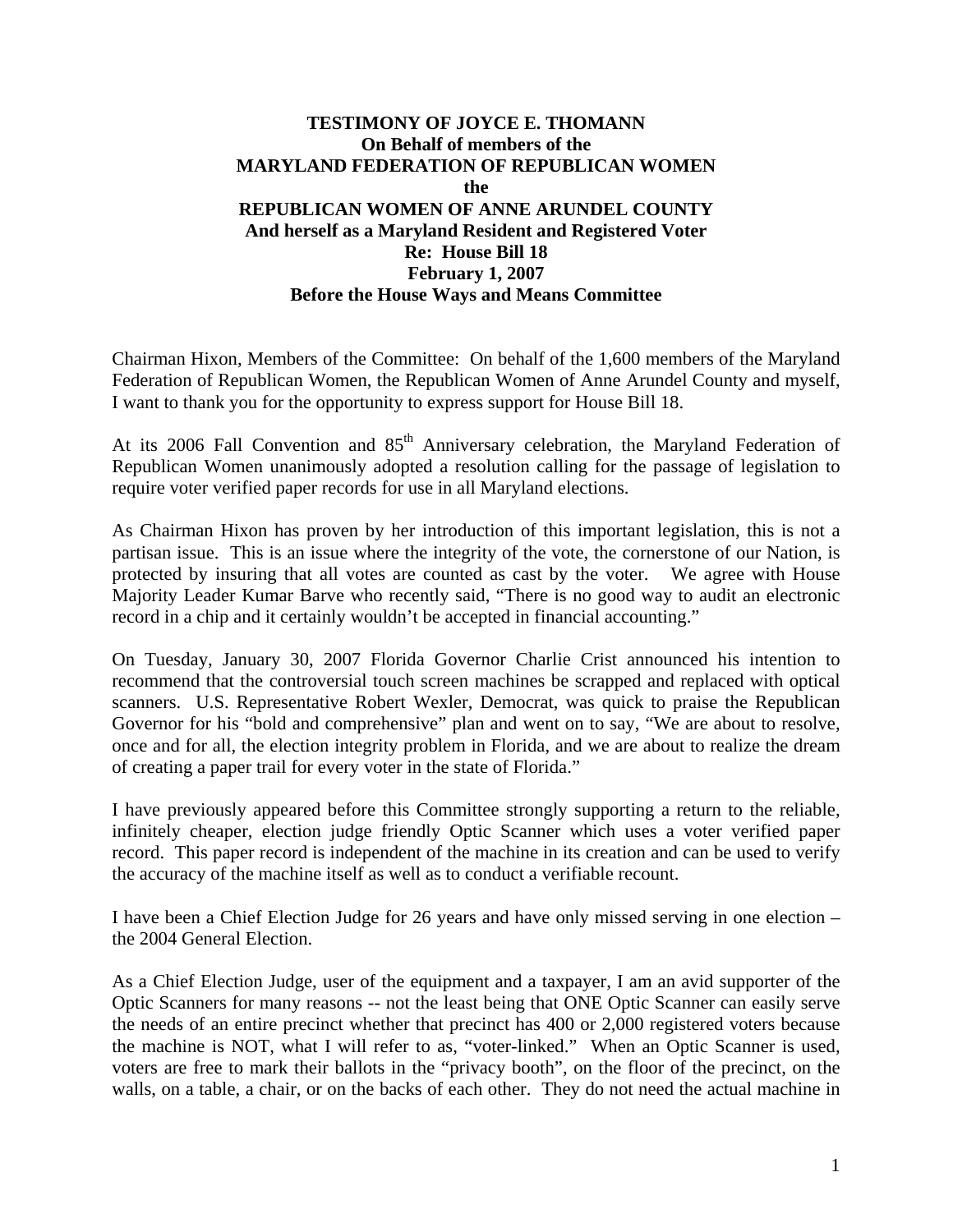order to mark their ballot. The only wait when the Optic Scanners were used was at the Book Judge check-in table – not at the voting machine itself. The new E-poll books provide for a faster check-in process.

The touch screen machines, or Direct Recording Electronic Devices (DRE's) ARE "voter linked"; therefore one DRE is required for every 200 registered voters in the precinct. In the 2006 election, we had voters standing in lines to use the touch screen machines because they cannot complete a ballot independently of the machine itself. Anne Arundel County's ballot was long with Federal, state and local offices, 3 Constitutional Amendments; 1 State-wide ballot issue and 3 Amendments to the Anne Arundel County Charter. In the 2006 General Election, one gentleman took over 30 minutes to cast his vote; the minimum time at each machine was 5 minutes per voter. With the Optic Scanners, the time needed to cast a vote ON THE MACHINE was less than 15 seconds.

In my native state of Colorado, touch screen machines are also used and thus are "voter-linked". In the 2006 election many voters were not able to cast their votes until 1:00 and 2:00 A.M. These were voters who were already in lines that wrapped around the block before the mandatory poll closing time and thus met the criteria for being able to vote. However, many voters, like my daughter-in-law, were not able to vote because they could not wait for a minimum of two hours in order to cast their ballot. This voter disenfranchisement is the consequence of machines which are "voter-linked". Today, the City of Denver and surrounding jurisdictions are making plans to do away with the touch screen machines and move entirely to absentee ballots – which are voter verified paper ballots that can only be counted on an Optic Scanner.

Nationwide, the push by voters, by constituents, for voter verified paper records is increasing. Six of the 10 most populous states use or soon will be using voter-verified paper records throughout (CA, NY, IL, OH, MI and NJ). According to a December 1, 2006 report of the National Institute of Standards and Technology (attached for reference), a total of 35 states use voter-verified paper records throughout. Twenty-seven states MANDATE voter-verified paper records statewide; 8 don't mandate them but use them statewide; 10 states use them on a countyby-county basis and 5 states use only DRE's statewide (DE, GA, LA, MD and SC).

Maryland's State Elections Administrator Linda Lamone objects to having printers added to the touch screen machines. I AGREE with Ms. Lamone – but not for the same reasons.

Already the touch screen machines are a nightmare for election judges. We went from having one machine which was easily wheeled into the precinct, set up and monitored throughout the day, to having to deal with 7 to 11 machines. Each of these 55 pound machines must be handled four separate times in each election. Each of these 7 to 11 machines must be separately activated, individually monitored throughout the day and then separately deactivated when the polls close.

Before the touch screen machines were put into use, election judges could arrive at the polling place the day of the election at 6:00 a.m. and have the polls ready to open at 7:00 a.m. It is now "suggested" that we go to go to the polling place a day ahead of time. Those of us who do this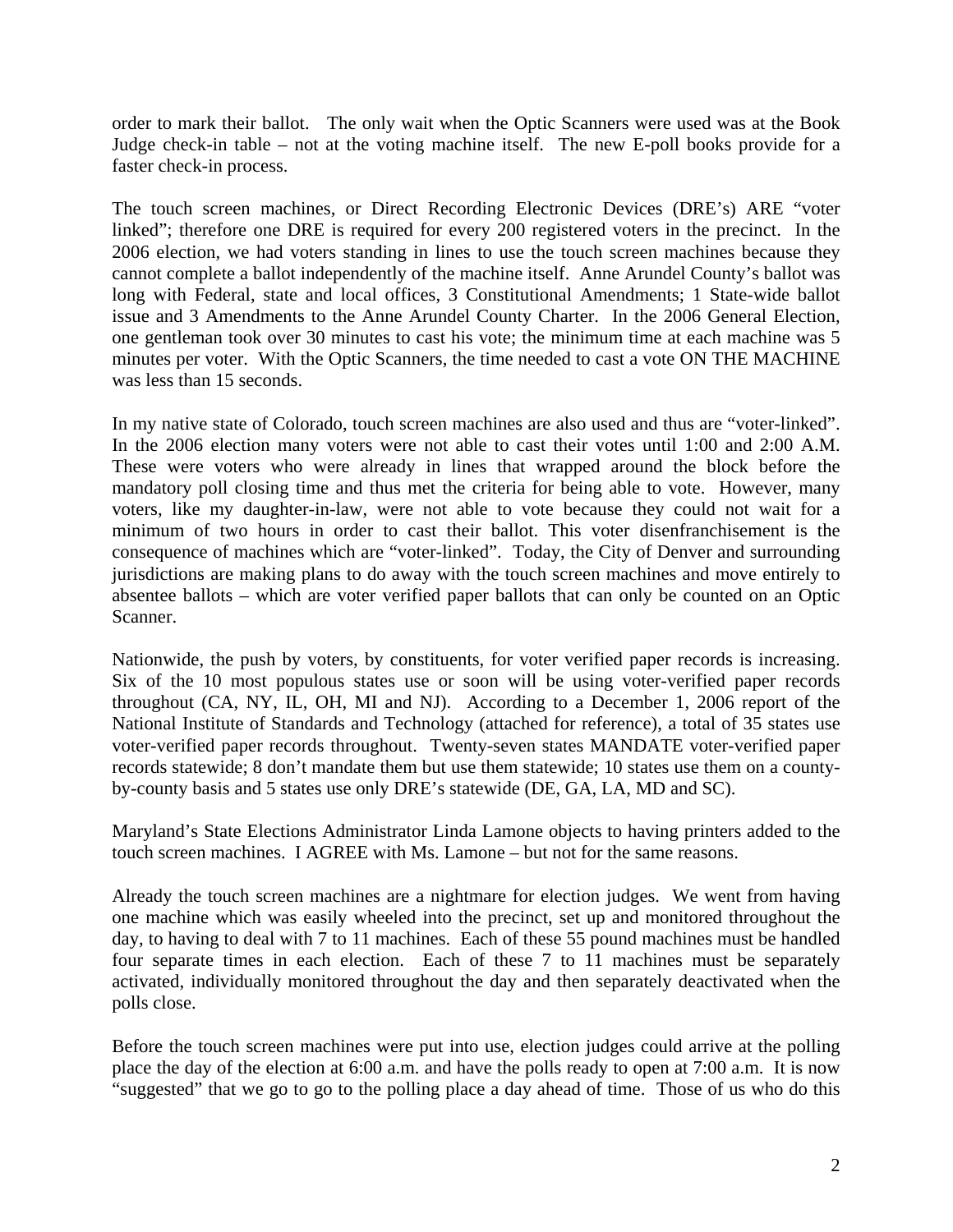put in at least 3 hours the day before the election getting the machines off the transfer cart, legs pulled out and locked in place and each of the 55-pound machines set up on their legs so voters can use them. (The machines are not opened, powered up or activated until the day of the election. Normally, that activation operation, plus putting up required signage and setting up tables and chairs for election judges takes an hour with 6 people working feverishly to accomplish an on-time opening.)

In order to stem the hemorrhaging of election judges, Maryland's families (through their taxes) are now paying Diebold employees (hired by the State Board of Elections) to come in to each precinct on election day help with the set up and trouble shoot the machines throughout the day. In the January 30, 2007 Special Election held in Annapolis, the Diebold employee arrived at the Eastport Volunteer Fire Hall polling place prior to the election judges and, except for the two hours when he went to dinner, remained in the polling place until after 9:00 p.m. Like the election judges he had a long day. Unlike the election judges, we taxpayers most likely paid him extremely well.

It is only because adding a printer to each of these machines would create an even greater nightmare for the election judges that I agree with Ms. Lamone's objection to them.

Ms. Lamone usually warns that to change to the Optic Scanners would require a total re-training of Election Judges and reprinting of all the manuals. Prior to Maryland going to the touch screen machines, 19 of Maryland's 24 jurisdictions used the Optic Scanners. They are infinitely easier to set up and use and I can assure you that the Election Judge's manuals were much smaller!

Members have been given incorrect information about the Optic Scanners, i.e., they are not capable of detecting and therefore preventing either an over- or an under-vote. This is factually inaccurate. The Optic Scanners easily detected either an over- or an under-vote – and the voter was given an opportunity to correct their ballot before it was cast.

Recently, Maryland temporarily dodged a DRE bullet. On December 5, 2006, the Technical Guidelines Development Committee, by a tie vote, did not pass a proposal to the Federal Election Administration Commission, which would have required all electronic voting systems to be "software independent" and readily audited (which Maryland's touch screens are NOT) by the 2008 election. The next day, the Committee changed its course and voted UNANIMOUSLY to begin drafting regulations that would require the next generation of voting systems (think 2010) to be software independent. Already news accounts report Maryland will be facing a \$1.4 Billion deficit next year. It makes no sense to throw another \$50+ million after the \$100 million already spent on the acquisition of touch screen machines which may soon be banned for use in elections by the Federal government when returning to the Optic Scanners would solve many problems at a much lower cost.

Dr. Michael I. Shamos, a computer scientist who appeared before this Committee on December 7, 2004 was recently quoted as saying, "There is nothing demonstrably wrong with the Maryland voting system." This is legal speak – and Dr. Shamos is an attorney. The term "Maryland voting system" encompasses more than the touch screen machines but legal speak or not, Dr. Shamos cannot independently prove beyond a reasonable doubt the accuracy of his own